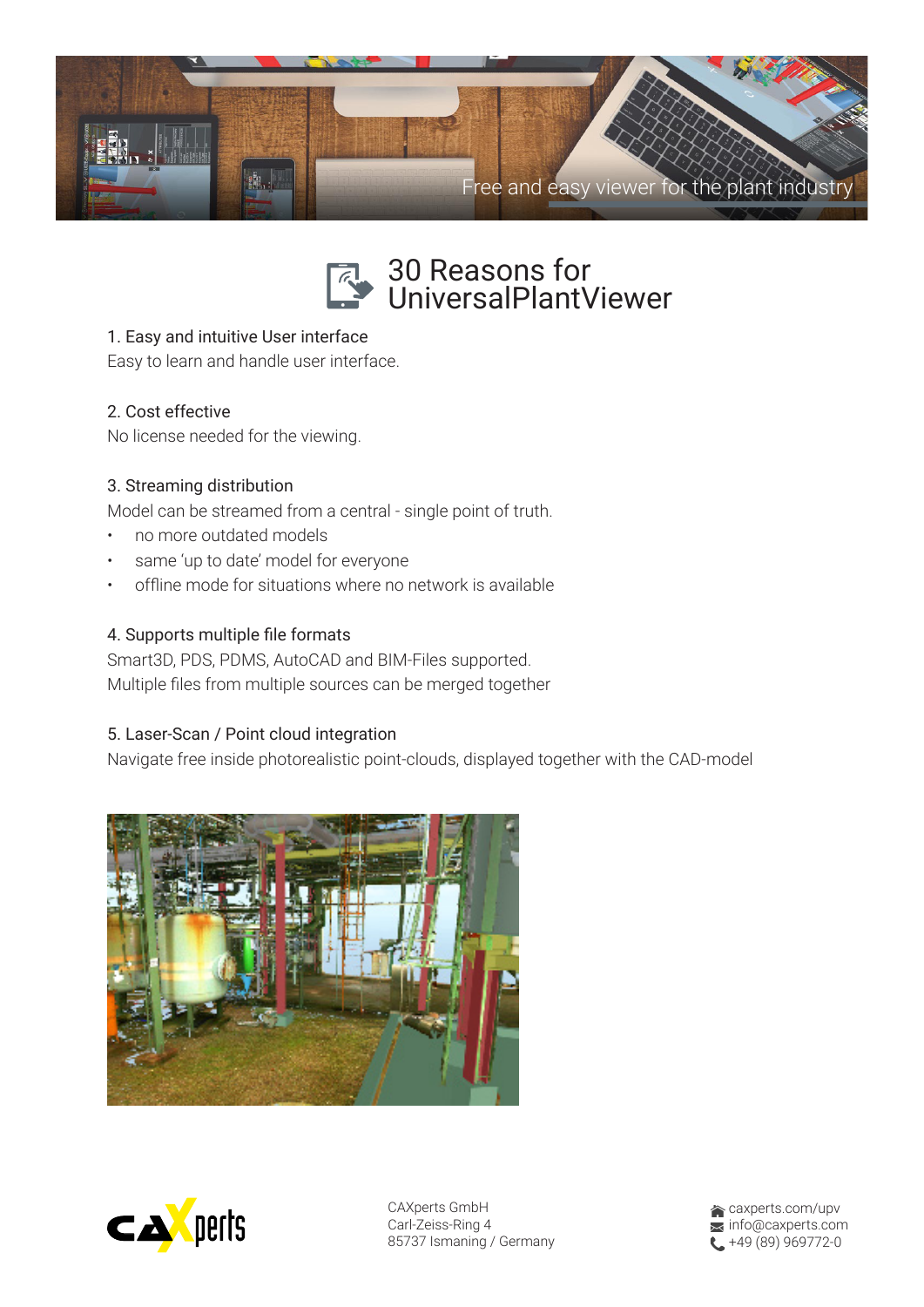# 6. Multi-platform support

Viewer software is available for Windows, Android, iOS and as a Windows store App (for Surface Hub and Windows Phone devices)



# 7. Installation-free Windows-Client

The windows viewer is a portable app that can be started by just double clicking on the exe. No installation is needed

# 8. Advanced search

Intelligent search will help to find objects hassle free. Just type in what you are looking for, regardless which attribute holds the information. UPV will display all matches, even without exact spelling.



# 9. Link to external systems

Attribute driven links to external systems like web-page, pdf, excel, etc.





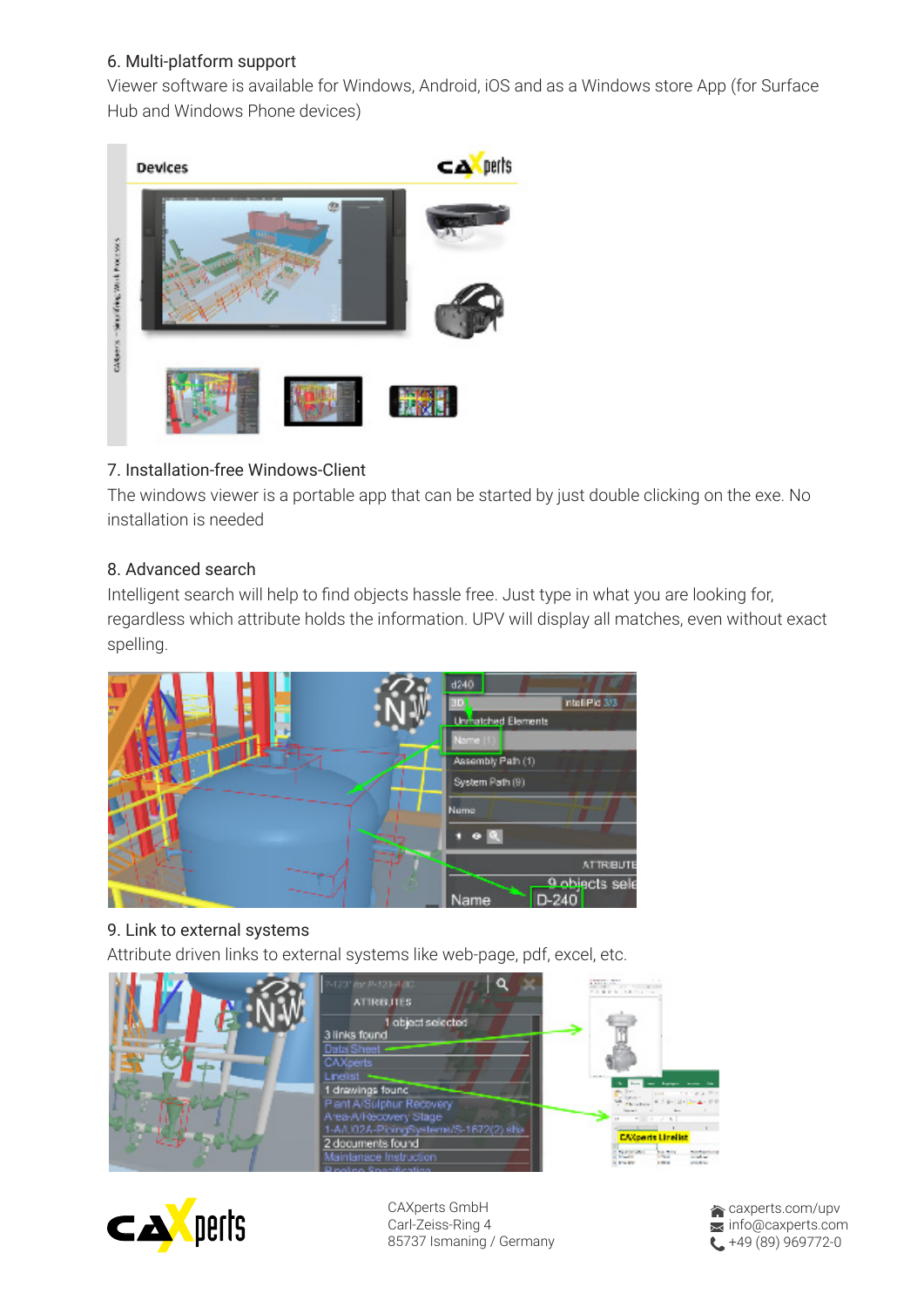# 10. Deep-Linking

UniversalPlantViewer can be driven by other software via hyperlinks.



# 11. API for full integration into other software

UniversalPlantViewer can be fully integrated into other software and driven via an IP-based interface.

# 12. Fully automated intelligent integration of isometric drawings

Smart3D Isometrics can be integrated intelligent. This enables a part level linking between isometric and 3D-Model



# 13. Multiple clipping modes

- Box clipping cuts out a part of the model
- Inverse clipping gives a view inside buildings etc.
- Intelligent clipping lets you clip out parts of the model with all surrounding objects.
- Predefined clipping volumes can be predefined for easy end-user navigation





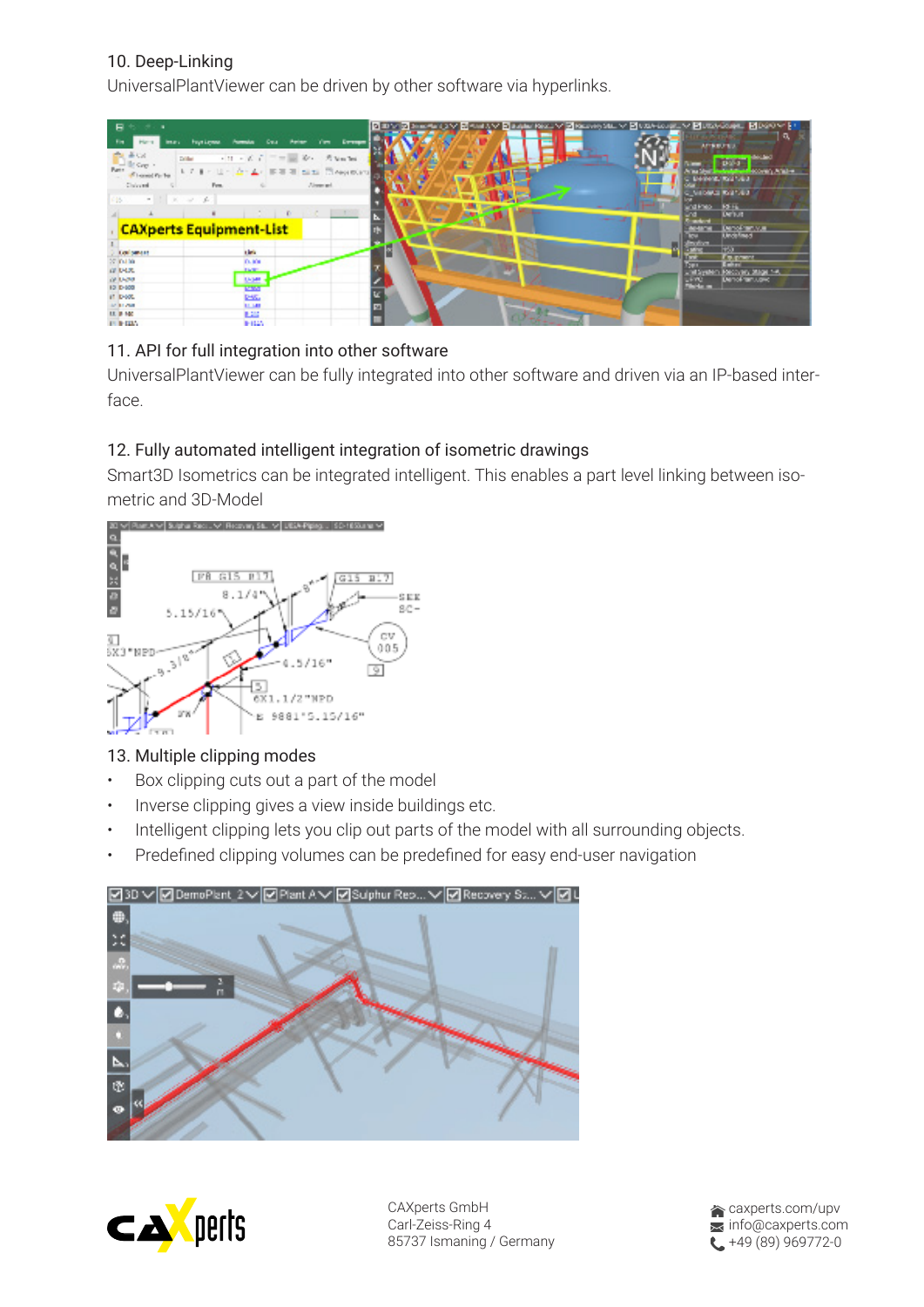#### 14. Different navigation modes

- Orbit mode for standard mouse usage
- Walk mode for easy touch navigation just with fingers
- Flight mode for fast, gaming-like, navigation



### 15. Multilanguage support

Support for multiple languages, including Chinese



16. Intelli-Clipping – a very convenient way to inspect a pipe line Point out objects of interest, but still be aware of the surroundings.





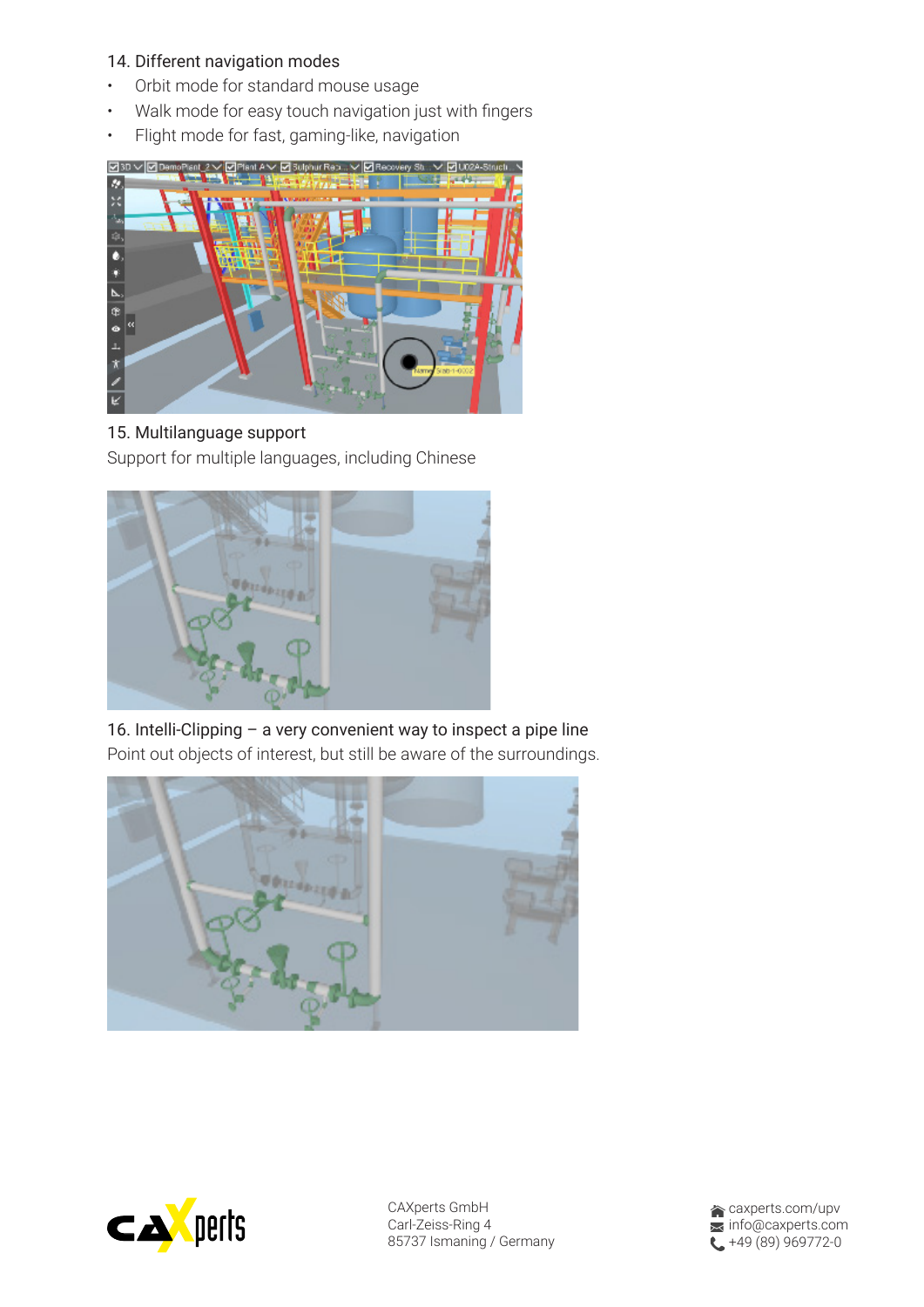### 17. Advanced coloring

Apply colors manually or driven by attributes.



# 18. Integrate PDFs for offline usage

Show linked PDFs inside UPV and take them on site even without internet connection



# 19. IntelliPID enables intelligent PID integration

Integrate PIDs just like the 3D model, including: attributes, coloring, reporting, searching





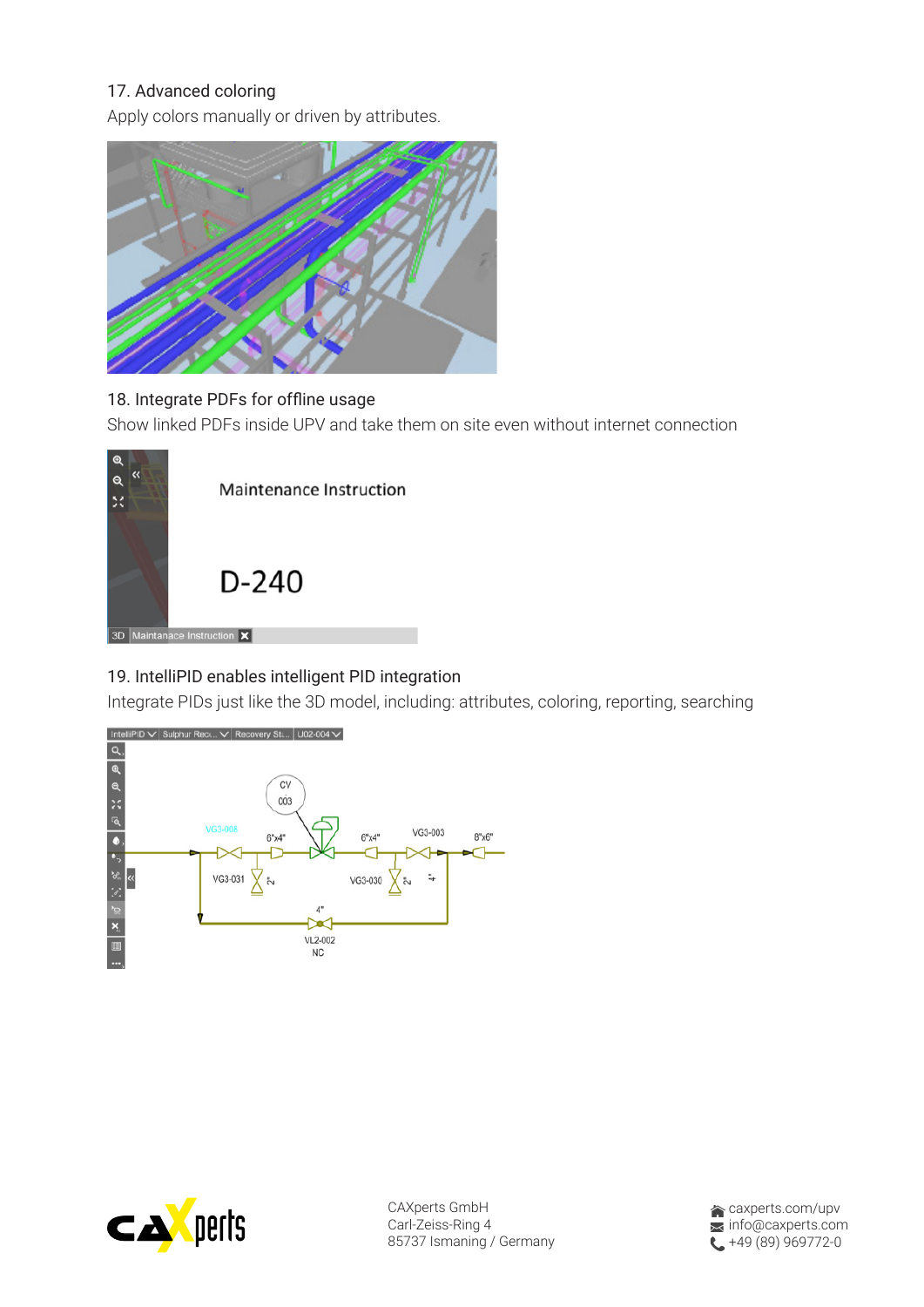# 20. Packaging function

Group objects by attribute or by using volumes. Hide, select and create separate models based on packages.



#### 21. Save and restore views

Save views and colors to saved views to recall them easy.

### 22. Measurement

Measure distances and coordinates and snap to edges, corners and centerlines.



#### 23. Custom attributes

Create your own attributes and change them directly inside UniversalPlantViewer. Report on them and bring them back to your design system (Smart3D).





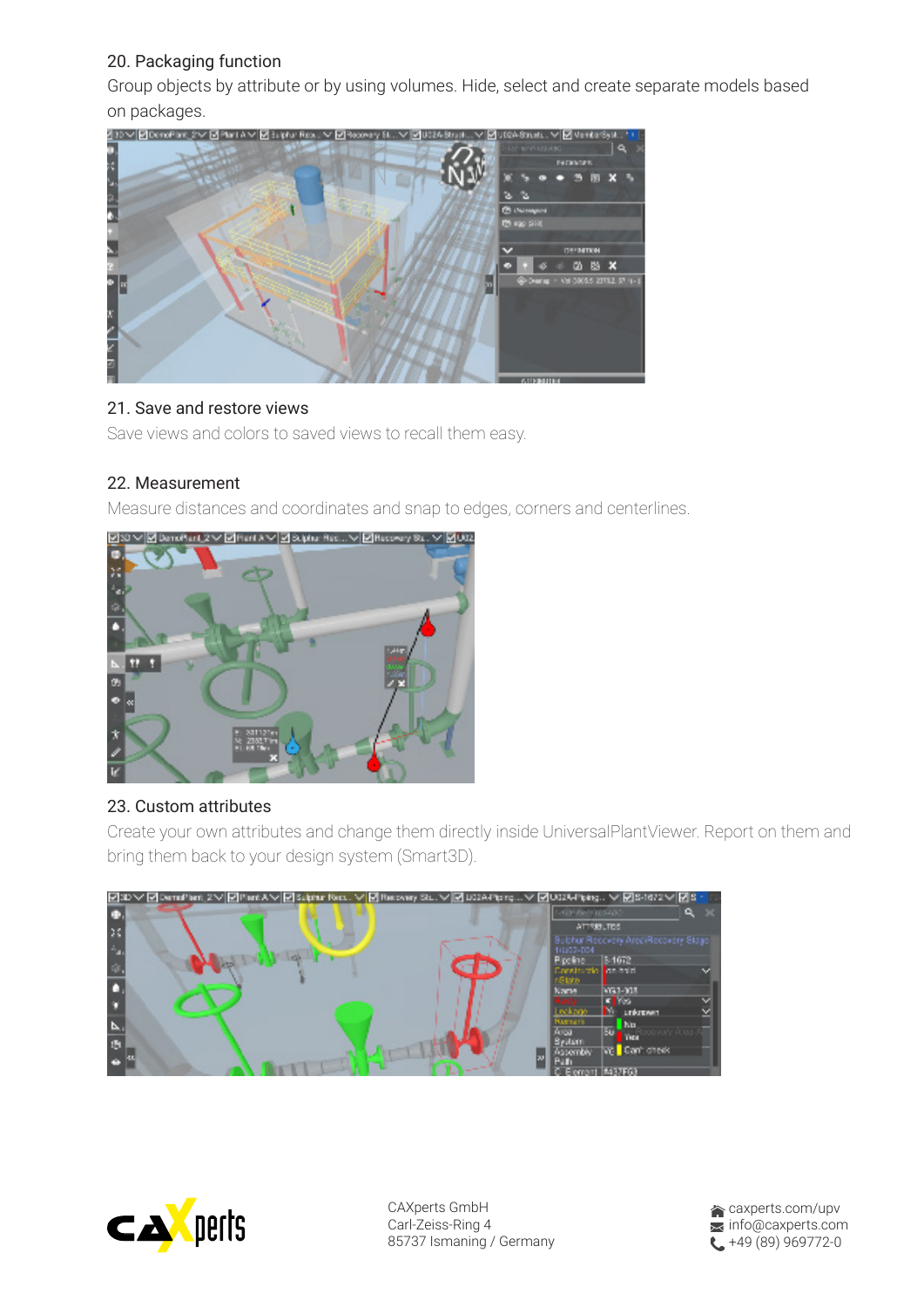### 24. Tag comments

Attach Tag comments to objects. Simply attach attributes by drag and drop from the attributes panel.



#### 25. Centralized commenting

Use a server-based database to store and track comments. Implement a workflow to make sure no issue gets lost.



# 26. Sketching

Copy existing objects. Create new Equipment and Pipelines fast and easy, to do arrangement studies, scaffolding planning and more.